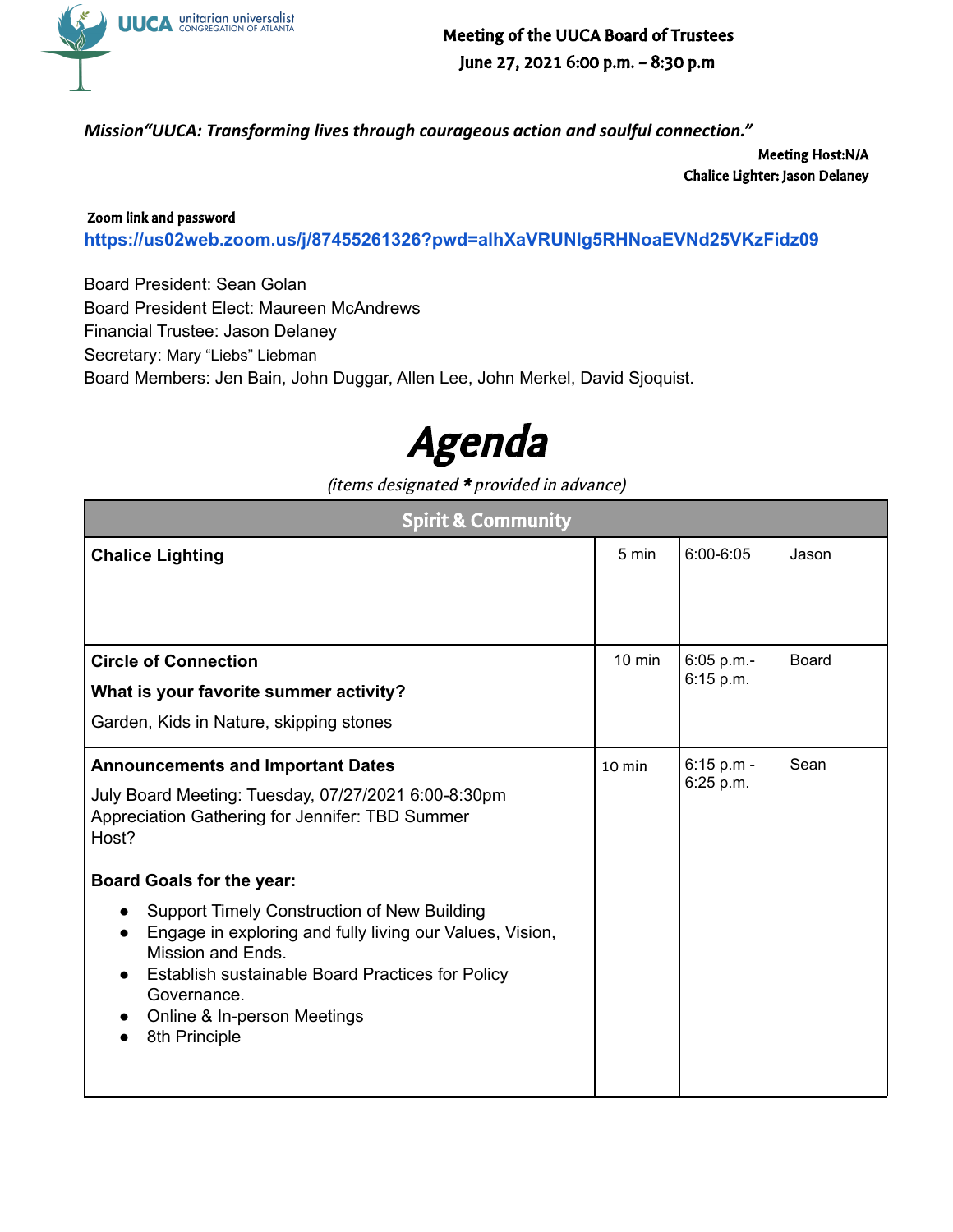

## Meeting of the UUCA Board of Trustees June 27, 2021 6:00 p.m. – 8:30 p.m

|        | <b>Thank You Messages for the Month:</b>                                                                                                                                                                              |       |                        |                              |
|--------|-----------------------------------------------------------------------------------------------------------------------------------------------------------------------------------------------------------------------|-------|------------------------|------------------------------|
|        | Sonya Tinsley-Hook, Kay and Patrick Golan, Doug Abell                                                                                                                                                                 |       |                        |                              |
|        | <b>Board Education</b>                                                                                                                                                                                                |       |                        |                              |
|        | Virtual UUA General Assembly: June 23-27, 2021<br>\$200.00 per person<br>-Pre-GA Meeting happened 06/21/2021                                                                                                          | 5 min | $6:25$ PM -<br>6:30 PM | <b>Board</b>                 |
|        | <b>Executive Report</b>                                                                                                                                                                                               |       |                        |                              |
|        | <b>Annual Vision of Ministry (AVOM) Overview</b>                                                                                                                                                                      | 15    | 6:30 PM -              | Rev. Taryn<br><b>Strauss</b> |
|        | 4 Overarching goals                                                                                                                                                                                                   |       | 6:50 PM                |                              |
|        | 1. Renew people's engagement with their spiritual lives,<br>inspire transformation through excellence and depth in<br>ministry and worship design, spiritual and community<br>engagement (Ends 1,2,5)                 |       |                        |                              |
| Among  |                                                                                                                                                                                                                       |       |                        |                              |
| 3.     | 2. Chart the path from visitor to leader. (Ends 4,6,7,8)<br>Plan for our arrival at our new campus (Ends 1,2,5)                                                                                                       |       |                        |                              |
| Beyond |                                                                                                                                                                                                                       |       |                        |                              |
|        | 4. Focus the congregation towards cultivating impactful<br>partnerships advancing justice in Atlanta (ends 1,3,4,6)<br>a. Focusing on partnership building, not necessarily<br>direct service this year.              |       |                        |                              |
|        | Questions from the Board:                                                                                                                                                                                             |       |                        |                              |
|        | What is the next step in moving these forward?                                                                                                                                                                        |       |                        |                              |
|        | Currently performance evaluations<br>Create new staff goals based on the AVOM<br>Ex. new worship series, group of people<br>collaborating readings for worship, new curriculum<br>for HRC                             |       |                        |                              |
|        | Updates on Community Minister and new Lay Ministers<br>Discussion of the Community Minster Contract<br>salary and hours                                                                                               |       |                        |                              |
|        | Discussion of the expense of the training<br>Update on Don's sabbatical: Timing to hopefully align with<br>the new building opening. Don will help to hire an Interim<br>Music Director to bring something different. |       |                        |                              |
|        | Some discussion of DLRE sabbatical. UUA has some<br>sabbatical recommendations based on years of service                                                                                                              |       |                        |                              |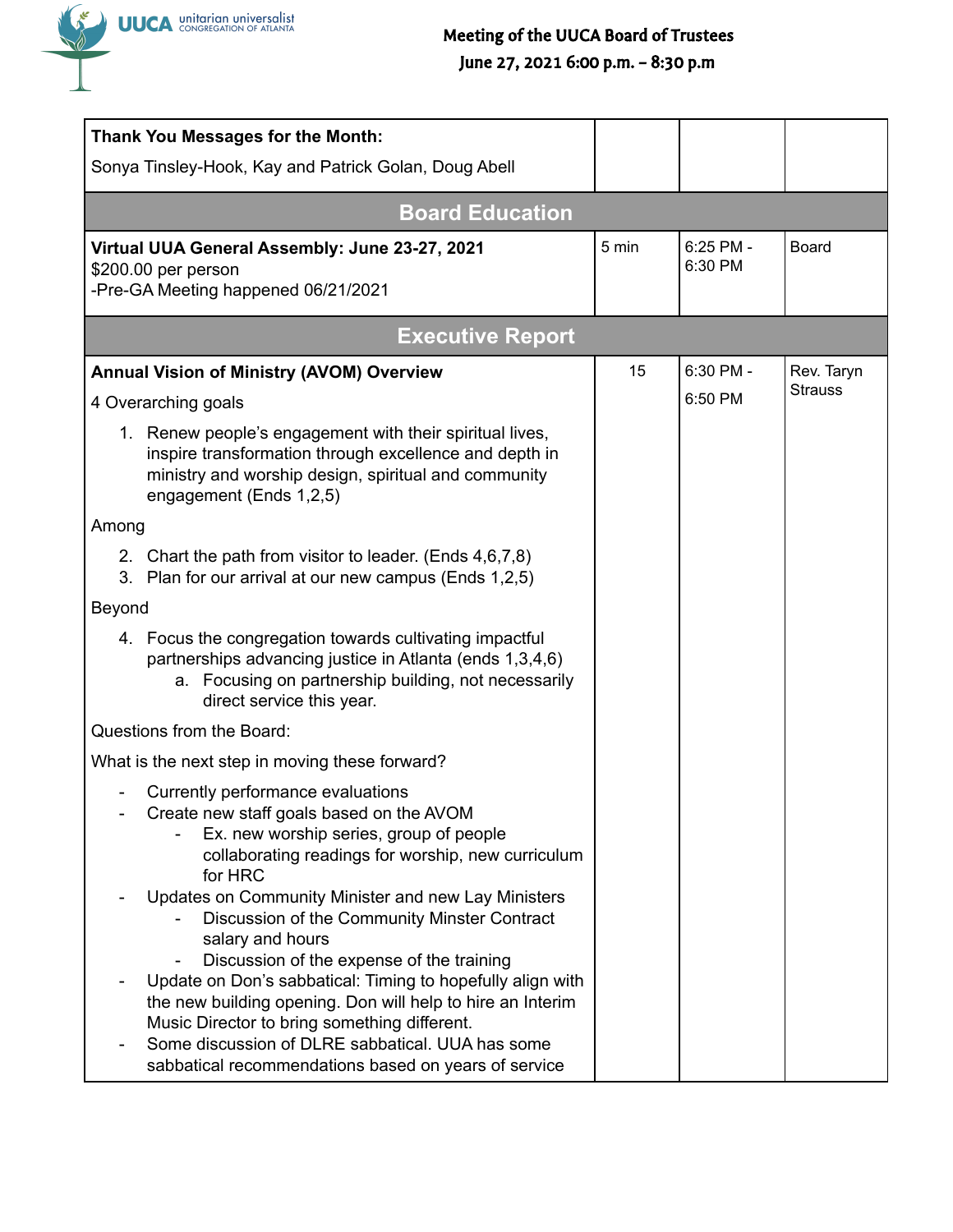

| Recommendation to speak to someone about change<br>management for benefits                                                                                                                                                      |                 |           |             |
|---------------------------------------------------------------------------------------------------------------------------------------------------------------------------------------------------------------------------------|-----------------|-----------|-------------|
| Encouraged a Summer Worship Watch Party<br>www.uuca.org/brunch                                                                                                                                                                  |                 |           |             |
| Possibly a Board Brunch to celebrate (Doodle Poll tbd)                                                                                                                                                                          |                 |           |             |
| <b>The Work of the Board</b>                                                                                                                                                                                                    |                 |           |             |
| <b>Decisive Action</b>                                                                                                                                                                                                          | 20              | 6:50 PM - | Liebs       |
| Approve May minutes as posted in G-drive<br>Sean moved to approve the minutes as posted in Google Drive.<br>David Sjoquist seconded. Motion passed.                                                                             |                 | 7:10 PM   |             |
| <b>Executive Session</b>                                                                                                                                                                                                        | 15              | 7:10 PM - | Sean Golan  |
| Senior Minister Contract Language Adjustment Approval<br>Executive Session started at 7:05<br>Executive Session ended at 7:12<br>Sean Golan moved to approve the language adjustment.<br>John Duggar Seconded.<br>Motion passed |                 | 7:25 PM   |             |
| <b>Board Committees Review</b>                                                                                                                                                                                                  | $10$ min        | 7:10pm-   | Sean Golan  |
| Board Liaisons should inform Sean of what month would be a<br>good month for the committee to attend and report to the larger<br>board meeting.                                                                                 |                 | $7:15$ pm |             |
| <b>Capital Campaign Committee</b>                                                                                                                                                                                               | $0 \text{ min}$ |           | N/a         |
| No report                                                                                                                                                                                                                       |                 |           |             |
| <b>Healthy Relations Committee</b>                                                                                                                                                                                              | 5 min           | 7:15 PM - | John Merkel |
| John, Doug Abel, Sonya Tinsley-Hook, Cheryl Delaney<br>and Taryn met to discuss NVC<br>Possibly partnering with ARE or Small Group Ministry                                                                                     |                 | 7:20 PM   |             |
| <b>Report from Finance Trustee</b>                                                                                                                                                                                              | 15 min          | 7:20 PM - | Jason       |
| PPP Loan Forgiven. Thanks to Bryce, Travis, and Gary.                                                                                                                                                                           |                 | 7:35 PM   | Delaney     |
| Giving is up this month, but more importantly, Giving is much<br>more consistent in March, April, May than typical.                                                                                                             |                 |           |             |
| Revenue is a little under budget and we are under budget on<br>expenditures by a little too. We are all looking forward to a time<br>when we can be together and spend some of that money.                                      |                 |           |             |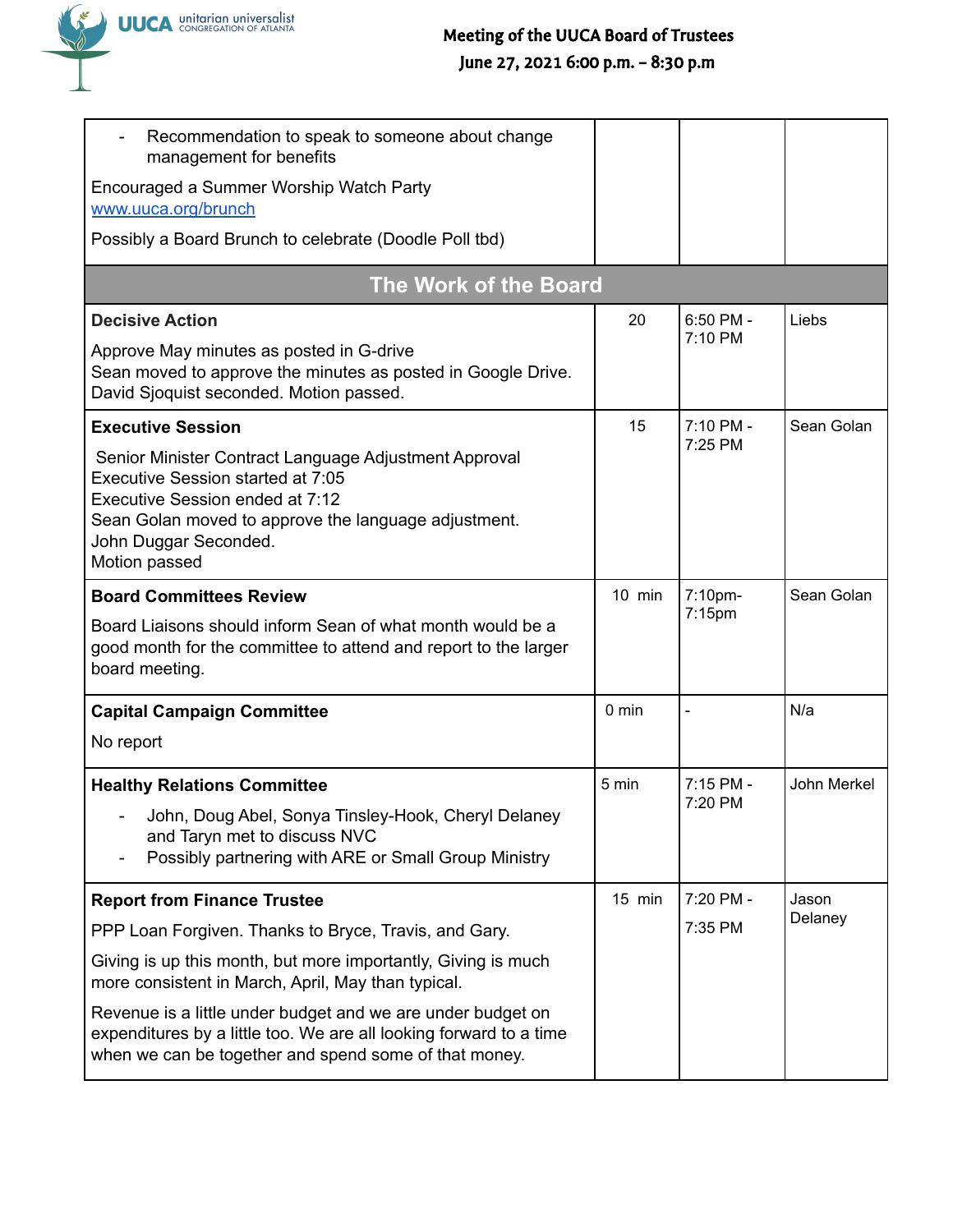

| As we get closer to the end of the year, we will take a look more<br>at what things will look like in the new building. The new space<br>will allow for new expenditures, but will also allow us to use our<br>space to bring in some additional funds.                                                                               |       |                         |            |
|---------------------------------------------------------------------------------------------------------------------------------------------------------------------------------------------------------------------------------------------------------------------------------------------------------------------------------------|-------|-------------------------|------------|
| We anticipate a budget shortfall at the end of the year, but as of<br>right now, we are \$17K ahead (largely due to the PPP loan). Our<br>generosity still outpaces our spending by about \$35K.                                                                                                                                      |       |                         |            |
| Jason Delandy moved to approve the Finance Report                                                                                                                                                                                                                                                                                     |       |                         |            |
| Liebs seconded                                                                                                                                                                                                                                                                                                                        |       |                         |            |
| Motion passed                                                                                                                                                                                                                                                                                                                         |       |                         |            |
| <b>ARAOMC Committee/Counsel</b><br>-Invite Current Council Members for report at Board meeting<br>- Could we wait until September for ARAOMC attendance in<br>deference to Christian's work schedule?<br>- We have some time as a board to re-imagine our commitment to<br>the ARAOMC resolution in line with the means               | 5     | 7:35 pm-<br>7:40 pm     | Allen Lee  |
| <b>ByLaw Committee</b><br>Status of By-laws review & update next step<br>As we simplify some board policies, we may need to<br>update some bylaws<br>In addition, we need to look at any bylaws that need to<br>change as we are multi-platform.<br>Previous amendments have been posted in a more prominent<br>place on the website. | 5     | 7:40 pm-<br>7:45 pm     | Sean Golan |
| <b>Nominating Committee</b><br>Invite NomCom to the board meeting<br>Board Liaison has been transferred                                                                                                                                                                                                                               | 5 min | 7:45 pm-<br>7:50 pm     | Liebs      |
| <b>Project Phoenix Committee</b><br>LDP has been approved (as of last Thursday)<br>Hoping for the construction permit and the final loan soon<br>The past two weeks feel like the busiest of all of Project<br>Phoenix                                                                                                                | 5 min | 7:50 p.m.-<br>7:55 p.m. | Sean Golan |
| <b>Endowment Fund</b><br><b>Revised Proforma</b><br>Endowment fund finance committee met last week to<br>make small changes to the loan and will hopefully sign off<br>on the contract after July 4th<br>EF has been very accommodating and generous                                                                                  | 5 min | 7:55 PM -<br>8:00 PM    | Dave       |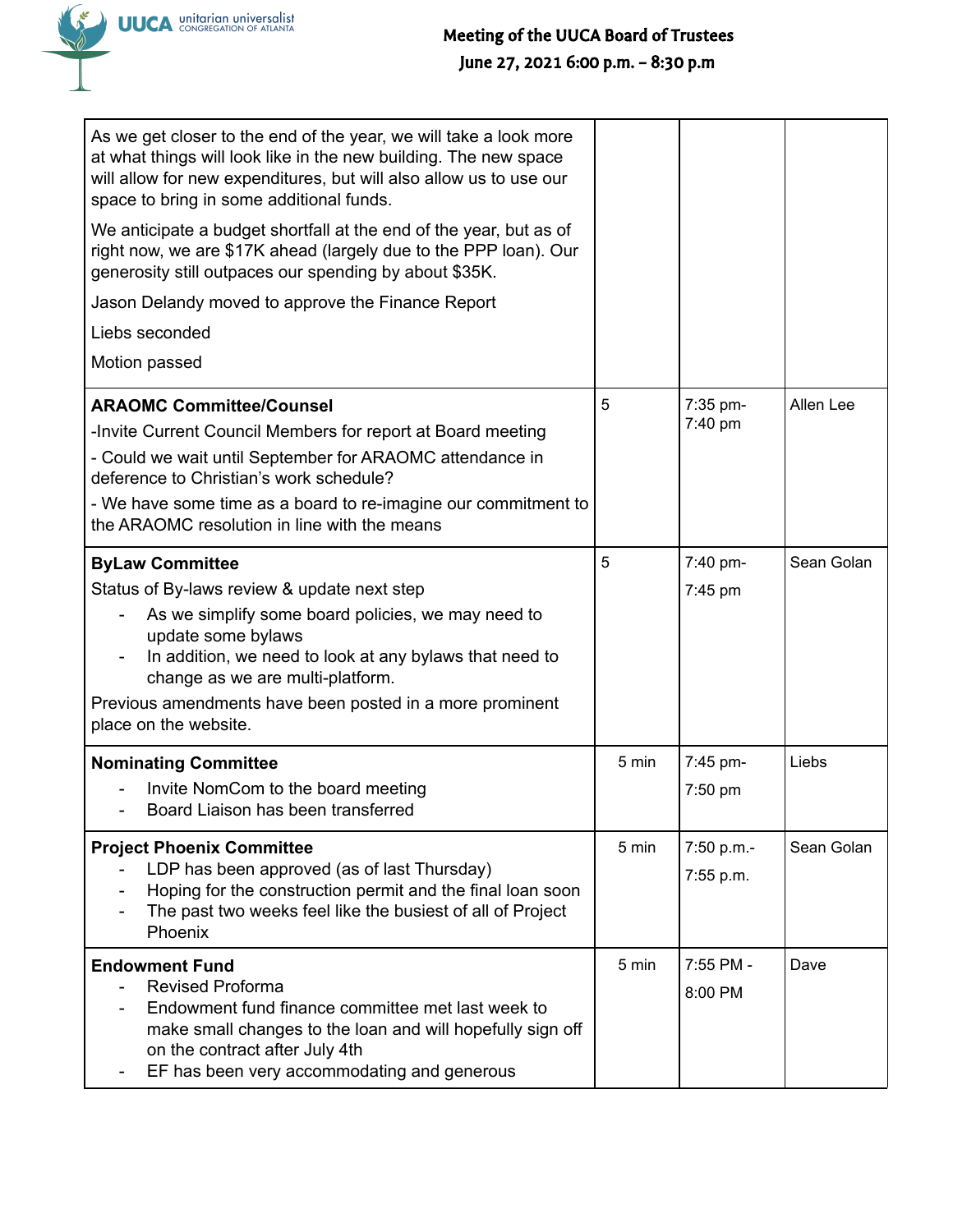

| They will be looking at the EF gift policy                                                                                                                                                                                                                                                                                                                                                                                                                                                                                                                                                                                                                                                                                                                                                                                                                           |       |           |                  |
|----------------------------------------------------------------------------------------------------------------------------------------------------------------------------------------------------------------------------------------------------------------------------------------------------------------------------------------------------------------------------------------------------------------------------------------------------------------------------------------------------------------------------------------------------------------------------------------------------------------------------------------------------------------------------------------------------------------------------------------------------------------------------------------------------------------------------------------------------------------------|-------|-----------|------------------|
| <b>Board Covenant Review &amp; Approval</b><br><b>Board Policies-Structure of Review</b><br><b>ARAOMC Resolution Review</b><br><b>Gift Policy Review</b>                                                                                                                                                                                                                                                                                                                                                                                                                                                                                                                                                                                                                                                                                                             |       |           |                  |
| What is our order of priorities for addressing the policies?<br>Start with Board Covenant tonight<br>For the July Board Meeting-Review the ARAOMC<br>resolution to discuss how we are going to live into that<br>resolution<br>Gift Policy- EF take the lead, last on our priority list.<br>During the course of the loan, any unmarked gift<br>goes to the EF<br>In the past, unmarked gifts go to growth initiatives.<br>We need to talk about how best to continue<br>funding the GI fund.<br>Budget for GI from the annual budget<br>Review of the Board of Trustees Covenant<br>Changed the order of a few elements, added fiduciary<br>responsibility, and spiritual work<br>Sean will review the 9 agreements for effective policy<br>governance from Laura Park prior to the next board<br>meeting<br>Review the updated document for board approval in July |       |           |                  |
| <b>Closing</b>                                                                                                                                                                                                                                                                                                                                                                                                                                                                                                                                                                                                                                                                                                                                                                                                                                                       |       |           |                  |
| <b>Process Observation (Questions TBD)</b>                                                                                                                                                                                                                                                                                                                                                                                                                                                                                                                                                                                                                                                                                                                                                                                                                           | 5 min | 8:15 p.m. | <b>Board</b>     |
| Did we observe the Board Covenant?                                                                                                                                                                                                                                                                                                                                                                                                                                                                                                                                                                                                                                                                                                                                                                                                                                   |       |           |                  |
| Include a reflection of what ends we addressed.                                                                                                                                                                                                                                                                                                                                                                                                                                                                                                                                                                                                                                                                                                                                                                                                                      |       |           |                  |
| Did we stay out of the means and focus on the ends?                                                                                                                                                                                                                                                                                                                                                                                                                                                                                                                                                                                                                                                                                                                                                                                                                  |       |           |                  |
| How did we advance our ARAOMC Resolution?                                                                                                                                                                                                                                                                                                                                                                                                                                                                                                                                                                                                                                                                                                                                                                                                                            |       |           |                  |
| <b>Extinguishing the Chalice</b>                                                                                                                                                                                                                                                                                                                                                                                                                                                                                                                                                                                                                                                                                                                                                                                                                                     |       | 8:00 p.m  | Jason<br>Delaney |
| Next meeting: July 27, 2021                                                                                                                                                                                                                                                                                                                                                                                                                                                                                                                                                                                                                                                                                                                                                                                                                                          |       |           |                  |
| Next Chalice Lighter: Jen Bain                                                                                                                                                                                                                                                                                                                                                                                                                                                                                                                                                                                                                                                                                                                                                                                                                                       |       |           |                  |
| <b>Next Process Observer: Collective</b>                                                                                                                                                                                                                                                                                                                                                                                                                                                                                                                                                                                                                                                                                                                                                                                                                             |       |           |                  |
|                                                                                                                                                                                                                                                                                                                                                                                                                                                                                                                                                                                                                                                                                                                                                                                                                                                                      |       |           |                  |

UUCA unitarian universalist